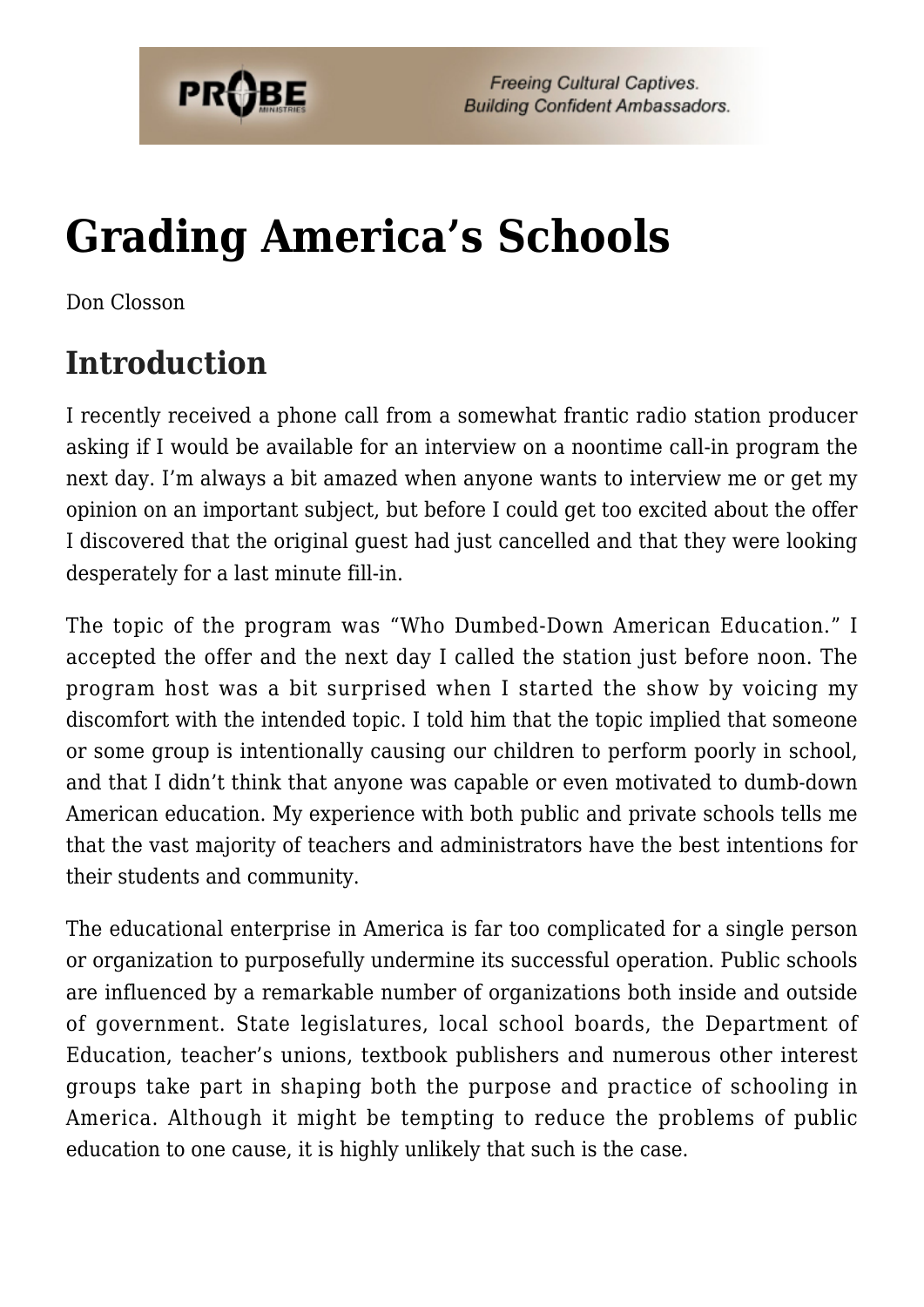

However, this is not to say that Americans are complacent about the performance of our schools. Evidence continues to suggest that our students do not learn as much as those from other countries. A recent international comparison of fifteen year olds found our students stuck in the middle of thirty-two nations on reading, mathematics, and scientific knowledge. $\{1\}$  But the public's dissatisfaction with government-sponsored schools goes back to their inception in the mid 1800's. After a trip to a local New York school in 1892 Joseph Mayer Rice wrote that it was "the most dehumanizing institution that I have ever laid eyes upon." $\{2\}$  But while American's usually agree that our schools have problems, they often differ as to what those problems are and on how to fix them.

Although there is no perfect schooling environment, we can highlight some of the factors that detract from the successful educational progress we would like all of our children to experience. Since the educational system in America is complex, the problems are complex. Here we will

consider a host of problems facing education in America and suggest alternatives that might offer the hope of a good education to more of our children.

#### **Progessive Education**

First we will consider the consequences of progressive educational philosophy.

Since the beginning of the twentieth century there have been two prevailing educational philosophies that have competed for dominance in our school systems. Traditional educational philosophy, also called the teacher-centered approach, argues that teaching should focus on the accumulated knowledge and values of our culture. Students should learn from teachers who have acquired a significant amount of that knowledge and who can model the habits and discipline necessary to become a learned person. This view assumes that most students are able to learn but that learning can be difficult and that the joy that comes from learning is often delayed until after the fact. The learning process is the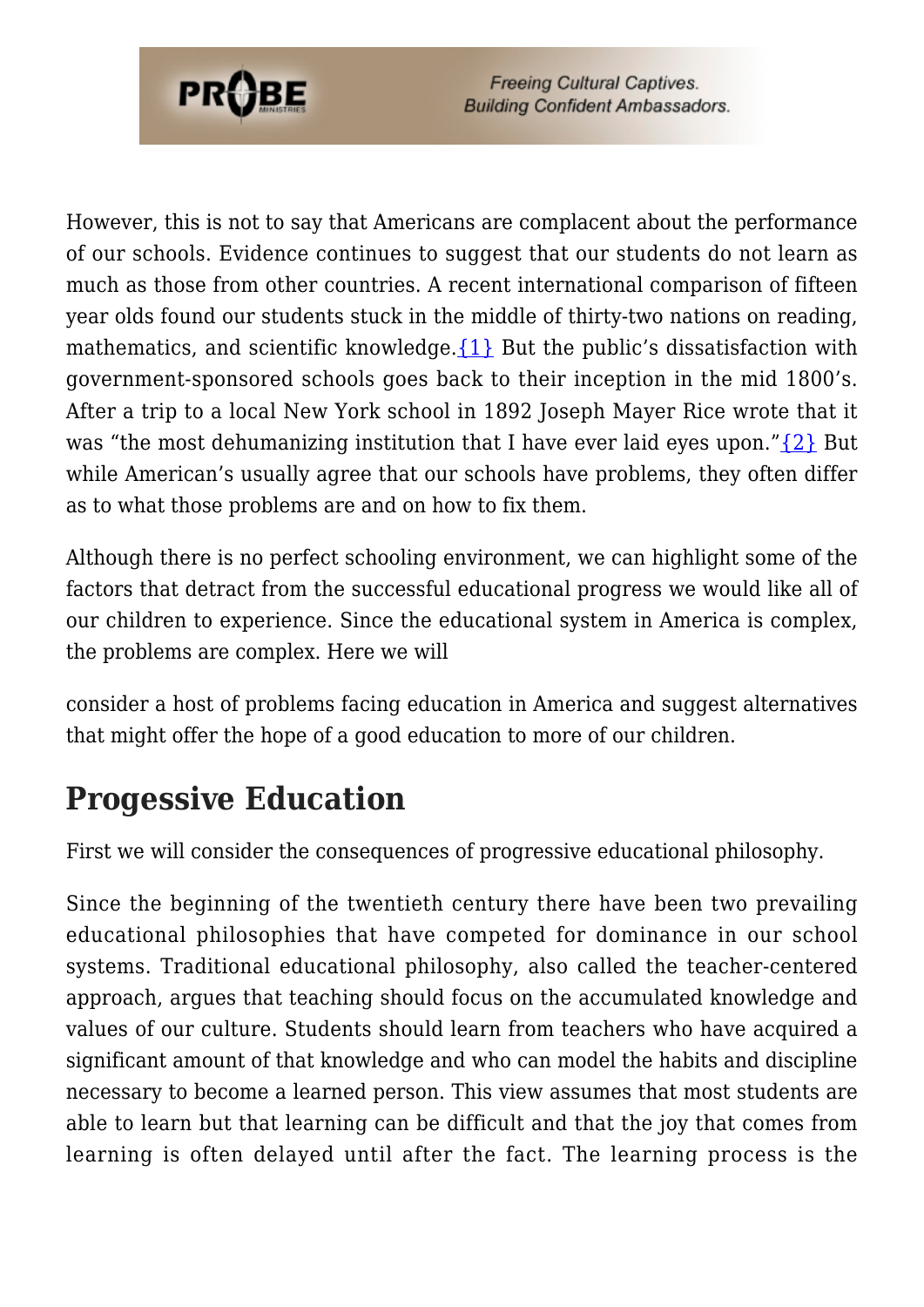

responsibility of both the teacher, who breaks topics down into digestible chunks and the learner who must bring a certain amount of self-motivation to the table. The ultimate goal is the production of mature and responsible adults.

The other educational philosophy that has grown in popularity over the last hundred years is known as progressive educational theory or the studentcentered approach. The progressive educational view argues that children are by nature both morally good and eager to learn. Learning is a source of pleasure to children and that given the freedom and opportunity all children will learn what they need to know. The teacher's role is mainly that of a facilitator. If too direct of an approach to learning is forced on the student such as memorization or unnecessary repetition, students will lose interest in the process. Learning is natural and should proceed in a natural organic manner.

These two educational theories begin with conflicting views of human nature. The traditional view would have much in common with the Christian theologian Augustine, who in the fourth century described his own personal sin nature in his *Confessions*. His depiction of human nature is that we are born fallen or marred by sin. Education of the right kind can play a role in ameliorating the effects of sin but never erase it. The progressive view looks back to the writings of Jean Jacques Rousseau and John Dewey for their point of view. Rousseau, in his work *Emile*, argues that children are good by nature and only need nature itself to guide their instruction. Dewey believed that children were neither good nor sinful, but rather highly malleable, making the educational process all the more important.

Rousseau and Augustine cannot both be right concerning human nature. Neither can traditional and progressive educational philosophy. Perhaps one problem with our schools is to be found in the most basic assumption of what it means to be human.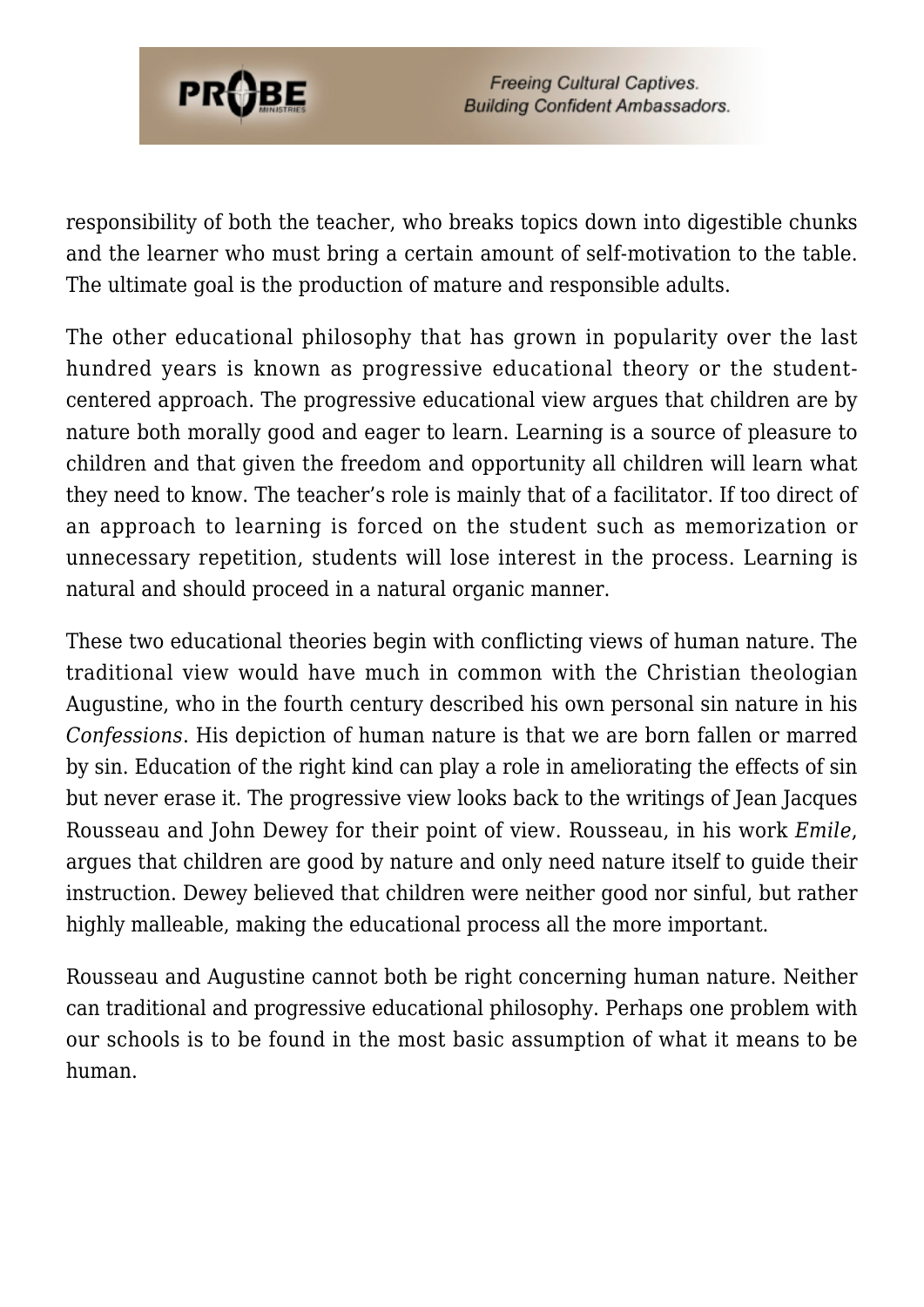

**Freeing Cultural Captives. Building Confident Ambassadors.** 

#### **Truth**

Let's investigate how the changing way that our society views truth has changed both what and how we teach our children.

Just as progressive education philosophy has slowly found a home in our educational institutions so has a new view of truth. Prior to the twentieth century, education focused on helping students to discover and value truth and the good life that resulted from honoring it, a tradition that goes back to Greek philosophers and Judeo-Christian thought. Many educators limited this search for truth to what science alone could provide and may have valued reason above what is provided by faith and authority. However, the quest was to acquire and teach truth that applied to all people everywhere for all time. Teachers often viewed themselves as dispensers of knowledge, possessors of a grand tradition known as Western Civilization and participants of what is sometimes called the Great Conversation between pagan and Christian thought. These ideas mattered because they were part of a debate over the essence of things. How one viewed human nature, God, ethics, and the natural world were dependent upon which side was favored.

A new view of truth has emerged since the last world war to contest both the purpose of schooling and the role of the teacher. By the end of the twentieth century influential thinkers were arguing that the search for essences or the meaning of life have become useless endeavors. In fact, they argue that language itself is incapable of communicating truth that is true for all people everywhere and for all time. They hold that truth is itself a human invention and that those who possess power in a given culture produce it. In the past teachers might have argued that knowledge is power, today it is often held that power produces knowledge. As a result, all education is viewed more as a political endeavor rather than a quest for universal truth.

Truth is seen as a social construct, something created by a culture that enables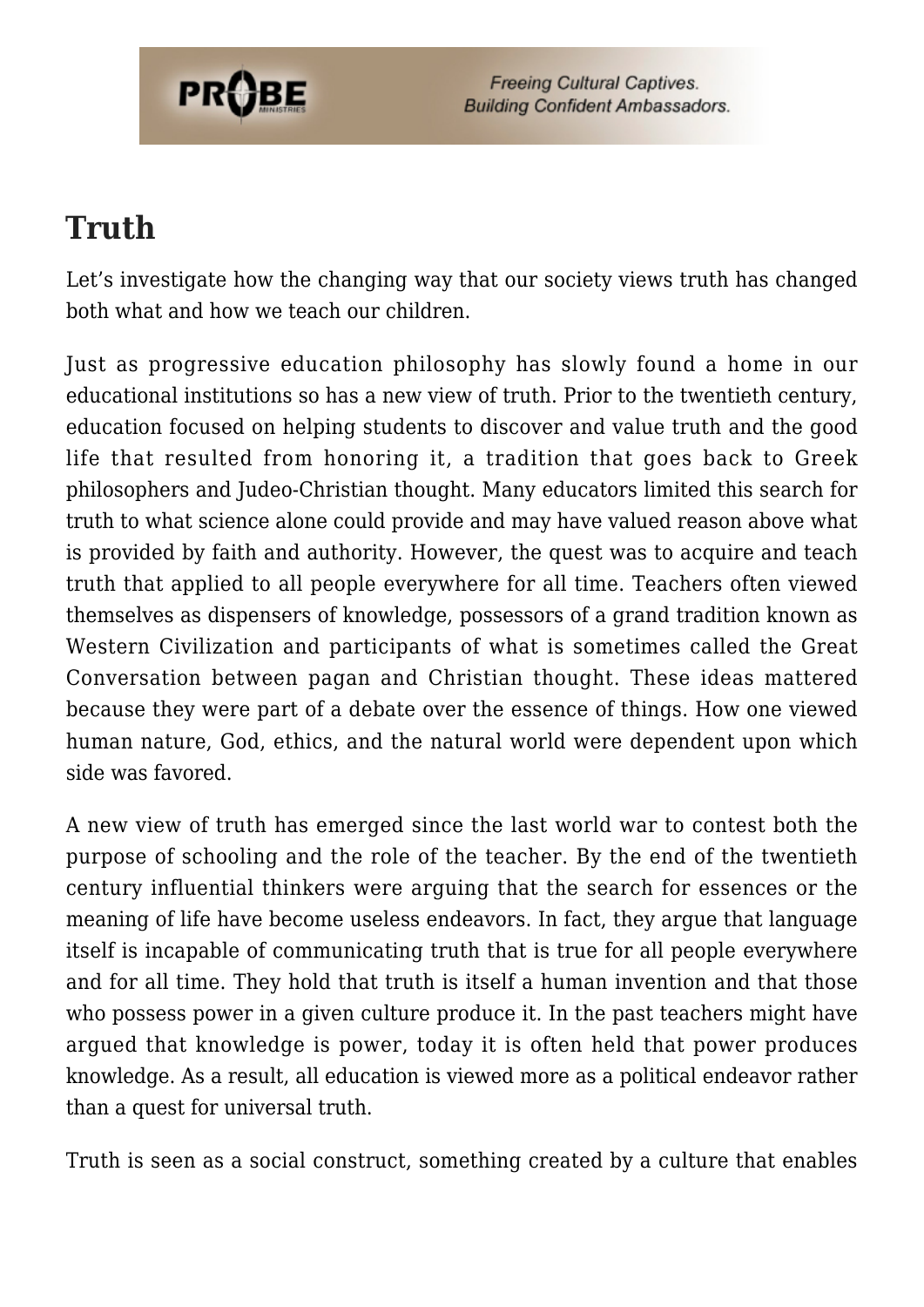

people to cope with the world they live in. Since no one can step out of their own culture and evaluate other cultures in an unbiased way, all cultures and their corresponding truths must be treated as equally useful or true. Some cultures are not quite as equal as others. The culture of white males of European descent is almost universally seen as an oppressive one by instructors and textbooks.

The result of this change in our view of truth has been that learning facts about the key events and people of Western culture are downplayed, and coping mechanisms and self-esteem becomes the primary purpose of the educational enterprise.

### **Decline of the Family**

So far we have considered the impact of progressive education philosophy and the postmodern view of truth on our schools. Now we will turn our attention to changes in the American family and how they have affected our classrooms.

One consistent finding of educational research is that family life matters. Students tend to do better in school, and schools are generally more effective when families mirror certain attributes. The most important indicator is the socioeconomic status of the family represented by the occupation, income, and education of the parents. However, other factors play a role as well, such as the presence of two parents in the home and the amount of encouragement given by fathers to go on to college.

Unfortunately, family in America has changed dramatically over the last few decades. Between 1960 and 1999, the percentage of births out of wedlock increased by 523 percent. In 1999 alone, 68.8 percent of births to black mothers, 42.1 percent of births to Hispanics and 22 percent of births to white mothers were to unmarried women. $\{3\}$  This trend directly impacts the socioeconomic status of families. In 1998, only 9 percent of children suffered from the effects of poverty if their parents were married. On the other hand 46 percent of children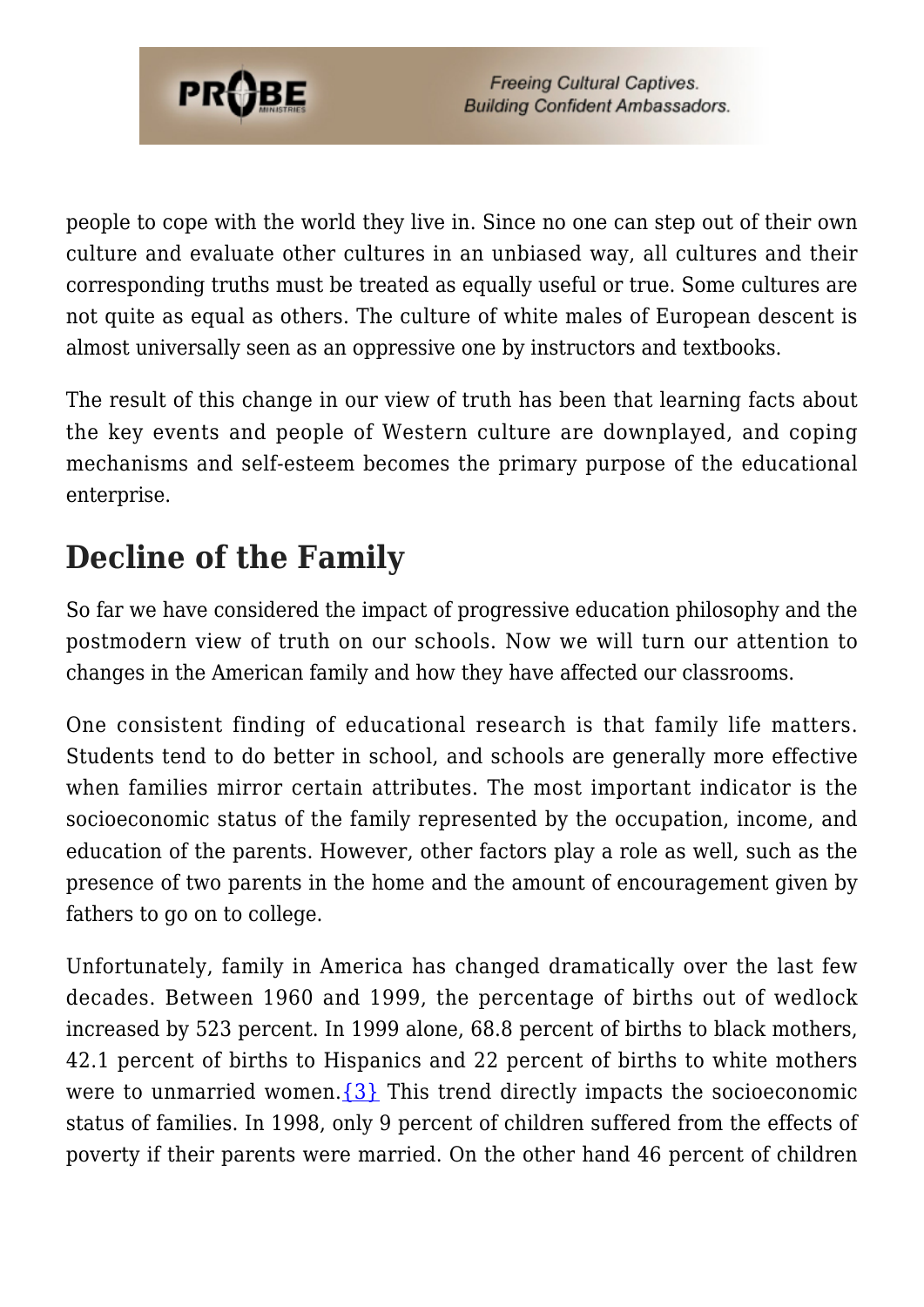

lived in poverty if a female headed the family.

The lack of a stable family influence and the presence of a father can be especially devastating for boys. Recent statistics reveal that starting at the elementary school level, girls get better grades than boys and generally fair better in school. $\{4\}$  Although girls have all but eliminated the much-discussed math and science gap with boys, boys' scores in reading and writing have been on the decline for years. At the end of eighth grade, boys are held back 50 percent more often, and girls are twice as likely to say that they want to pursue a professional career[.{5}](#page-7-4) Boys are twice as likely to be labeled "learning disabled" and in some schools are ten times more likely to be diagnosed with learning disorders such as A.D.D. Boys now make up two thirds of our special education classes and account for 71 percent of all school suspensions.  $\{6\}$  There is also evidence that boys suffer from low self-esteem and lack confidence as learners.[{7}](#page-7-6)

Men as mentors for boys are not only missing in our homes but they are missing in our schools. The vast majority of our teachers, close to eighty percent, are women, many of them just out of college and with little experience with young boys. This lack of male leadership is one of the many reasons we are less than pleased with the performance of our schools.

#### **Summary**

Let's conclude by focusing on what changes might help our schools do their job better.

In her recent book on the history of progressive education Diane Ravitch argues that:

*Schools must do far more than teach children "how to learn" and "how to look things up"; they must teach them what knowledge has most value, how to use that knowledge, how to organize what they know, how to understand the*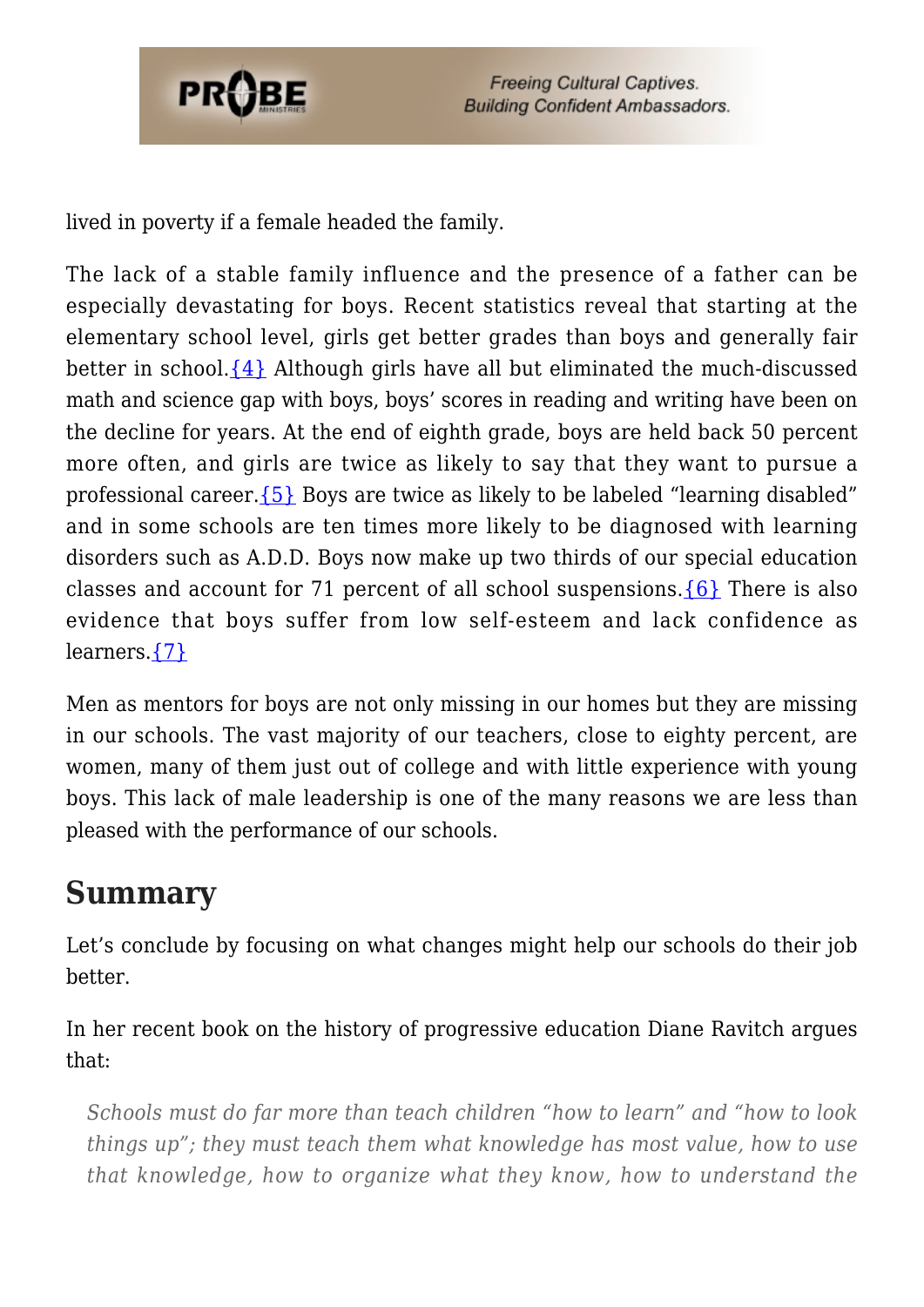

*relationship between past and present, how to tell the difference between accurate information and propaganda, and how to turn information into understanding.[{8}](#page-7-7)*

The reason that this kind of learning does not happen as often as we like is that we agree less and less about what knowledge has the most value and what constitutes accurate information vs. propaganda. The recent battle over multicultural sensitivities in the curriculum has caused textbook writers to water down history books fearing that some group might be offended. The strident political agenda of teachers' unions on issues ranging from homosexuality to the environment has caused parents to question teachers' objectivity and their suitability as role models for their children.

As our society becomes more and more diverse, the "one model fits all" public school system is causing more and more tension. Administrators respond to critics by adding more and more levels of bureaucracy to schools so that many districts now have more employees outside of the classroom than inside.

The current response of government has been to encourage curriculum standards and high stakes testing for all publicly funded schools, but it has avoided the one reform that might make a significant difference. Private schools, with less bureaucracy, more focused academics, and a traditional approach to learning have proven themselves successful in even the most difficult inner city areas. Giving parents, teachers and students real choice in the kinds of schools they want to learn and teach in, via a voucher or tax credit program would generate true diversity and, I believe greater learning for many more of our children. If we are concerned about the general welfare of our people it makes sense to give our poorest students the benefit of private schooling in our worst districts.

Over the last decade Milwaukee, Wisconsin and Cleveland, Ohio have taken bold steps to offer real school choice. So has the creation of a large and growing private voucher program. Soon we will have enough data to evaluate its impact on